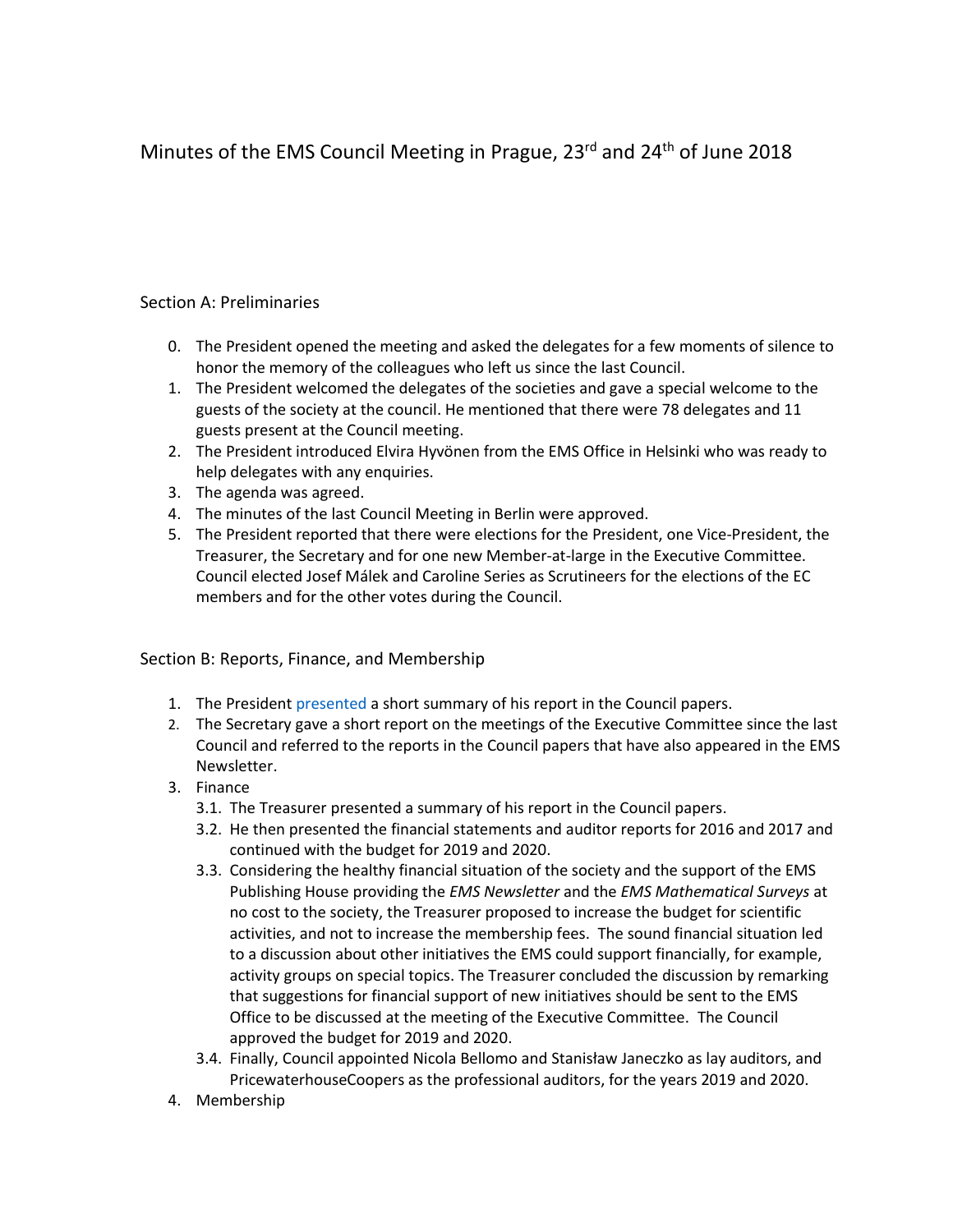- 4.1. The President presented and explained the membership statistics presented in the Council papers. In the tabled papers lists are provided of all new individual members grouped by country and by society. There are now 2707 individual members of the EMS.
- 4.2. After [a presentation](http://euro-math-soc.eu/system/files/uploads/B.4.4.%20SDAMS_presentation.pdf) by Tomaž Pisanski, President of the Slovenian Discrete and Applied Mathematics Society (SDAMS), Council approved by acclaim the application of the SDAMS to become a full member of the EMS. The cooperation agreements with the Chinese Mathematical Society and the Australian Mathematical Societies were also approved by acclaim by Council.
- 4.3. No applications were received for waiving of fees of corporate members.
- 4.4. The list of four new institutional members and one new associate member was noted.
- 4.5. Although it is the policy of the EMS to include societies rather than to expel them, there are two societies that almost never have paid their dues and also do not respond to repeated letters from the President. The Council approved the proposal to expel the Malta Mathematical Society and the Macedonian Mathematical Society by terminating their membership to the EMS.
- 5. Statues and By-laws
	- 5.1. The President presented the proposal for life-time membership. The proposal led to a discussion in Council about possible alternative proposals, but in conclusion it was agreed that the proposal on the table was the best possible proposal in line with the discussion at the last Council meeting in Berlin. The Council approved the proposal for life-time membership.
	- *5.2.* The President introduced the proposed changes to the Rule 4 and the addition of new Rules 5 and 31 of the By-Laws according to the proposal in the Council papers. The Council approved all three proposed changes with the new rules formulated as follows:

## *RULE 4: A member of age w with w greater than sixty may apply for life-time membership.*

*RULE 5: Members newly elected or in a new category shall be informed of their election and receive the relevant documents. RULE 31: Lifetime members shall pay the once-and-for-all fee of [(77-4[w/5])y/5].*

The other rules in the By-laws were accordingly renumbered.

6. The Publicity Officer gave a [presentation](http://euro-math-soc.eu/system/files/uploads/B.6.%20ElwesPOPresentation.pdf) of his work.

## Section C: Elections to Executive Council

Volker Mehrmann, Betül Tanbay, Mats Gyllenberg, and Sjoerd Verduyn Lunel, the nominate candidates for President, Vice-President, Treasurer, and Secretary for the term 2019-2022, gave brief presentations followed by short discussions, and then one by one left the room. The delegates voted electronically and all four candidates were elected with an overwhelming majority. The candidates returned and gladly accepted the results of the vote.

The President then continued with the election of the Member-at-large of the Executive Committee, both candidates Jorge Buesco and Martin Mathieu gave brief presentations followed by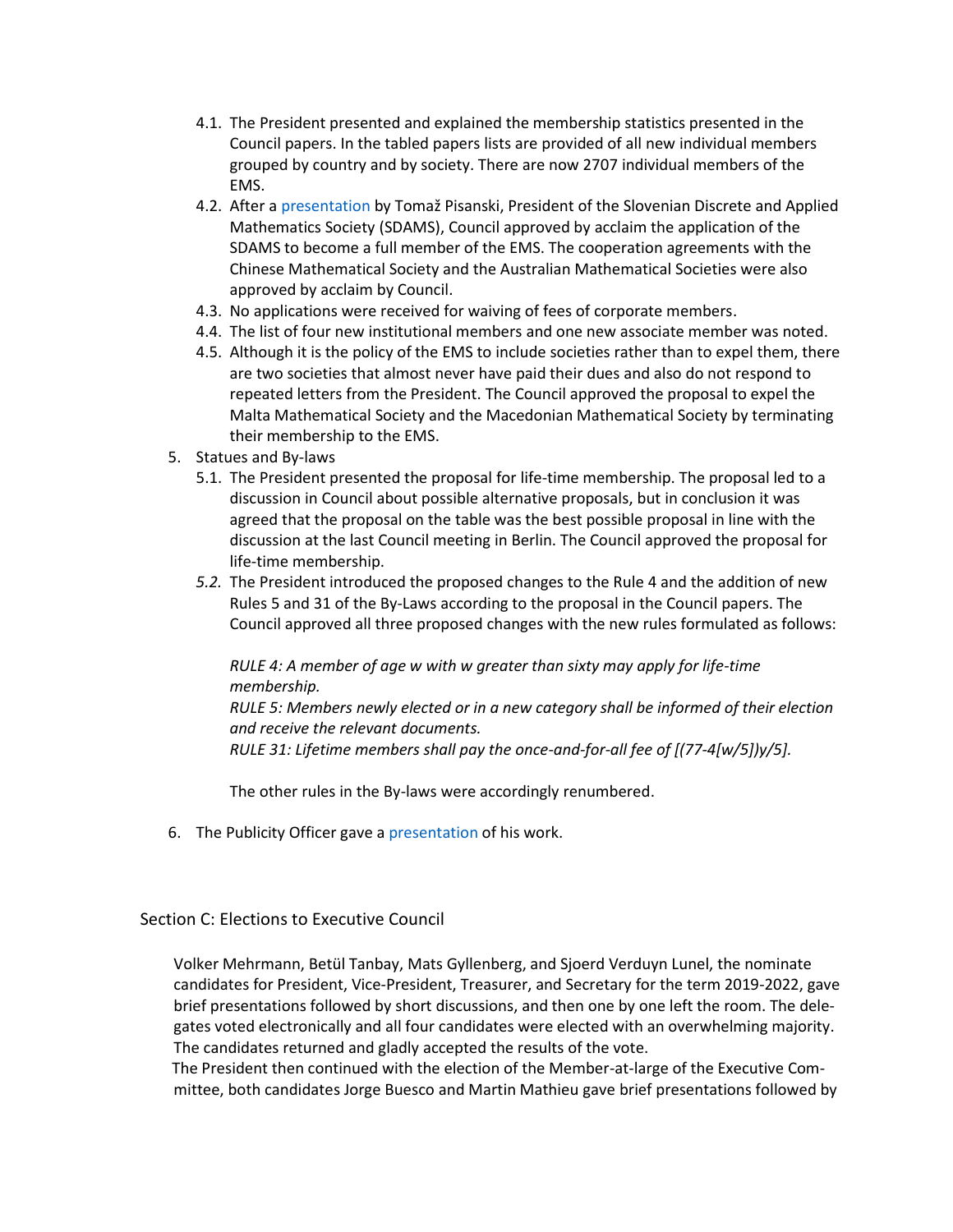short discussion, and then left the room. The delegates voted electronically and elected Jorge Buesco for the term 2019-2022 with 57 votes.

## Section D: European Congresses of Mathematics

1. Klavdija Kutnar [presented](http://euro-math-soc.eu/system/files/uploads/D.1.%20UPDATED%208ECM_2020_presentation_Prague-1.pdf) a report on the preparations of the 8<sup>th</sup> ECM in Portorož, Slovenia, 5-11 July of 2020.

#### Section E: EMS Committees

- 1. Stéphane Cordier, the Chair of the Applied Mathematics Committee, gave a [presentation](http://euro-math-soc.eu/system/files/uploads/E.1.%20AMC-june2018-pragha.pdf) of the work of the committee. He called attention to the fact that this year is the year of Mathematical Biology with many ongoing activities.
- 2. On behalf of the Chair of the Committee for Developing Counties, Leif Abrahamsson went over the CDC report in the Council papers. The funding of the Simons Foundation for Africa is going well, but it is a point of attention to receive sufficiently many high-level applications.
- 3. Jürg Kramer, the Chair of the Education Committee gave a [presentation](http://euro-math-soc.eu/system/files/uploads/E.3.%20Council-2018-Education.pdf) of the work of the committee.
- 4. Ari Laptev, the Chair of ERCOM, gave a [presentation](http://euro-math-soc.eu/system/files/uploads/ERCOM%20Presentation%20.pdf) on the work of the committee.
- 5. Jiří Rákosník, the Chair of the Ethics Committee gave [a presentation](http://euro-math-soc.eu/system/files/uploads/E.5.%20Ethics.pdf) of the work of the committee. He informed Council that the Ethics Committee continuously updates the Comments for the Code of Practice (CoP) and invited all delegates to prepare comments and feedback on the CoP. He also expressed the hope that more member societies and institutions will endorse the CoP.
- 6. On behalf of the Chair of the European Solidarity Committee, Alice Fialowski went over the report in the Council papers. She expressed some worries about the functioning of the committee and the lack of contact between the Chair and the members of the committee. She noted that the number of applications for support increased last year.
- 7. On behalf of the Chair of the Meetings Committee, Martin Mathieu went over the report in the Council papers. He suggested that the EMS Newsletter could publish success stories of scientific event supported by the EMS and might also publish a report from the Meetings Committee on the projects that have received funded from the EMS.
- 8. The President informed the Council that the Electronic Publishing and the Publication Committees have merged into a new Publications and Electronic Dissemination Committee (PED) and Thierry Bouche, the Chair of PED, gave [a presentation](http://euro-math-soc.eu/system/files/uploads/E.8.%20pedc.pdf) on the work of the new committee.
- 9. Silvia Benvenuti, the Vice Chair of the RPA Committee, gave [a presentation](http://euro-math-soc.eu/system/files/uploads/Benvenuti_RPA_Praga2018.pdf) on the work of the committee. She asked attention for th[e Mathematics in Europe](http://mathematics-in-europe.eu/) website and encouraged national societies to join by making a link from the homepage of the national society to the Mathematics in Europe website. She asked the delegates for help with identifying RPA contact persons at the national societies.
- 10. On behalf of the Chair of the Women in Mathematics Committee (WiM), Beatrice Pelloni went over the report in the Council papers. She stressed the importance of diversity, in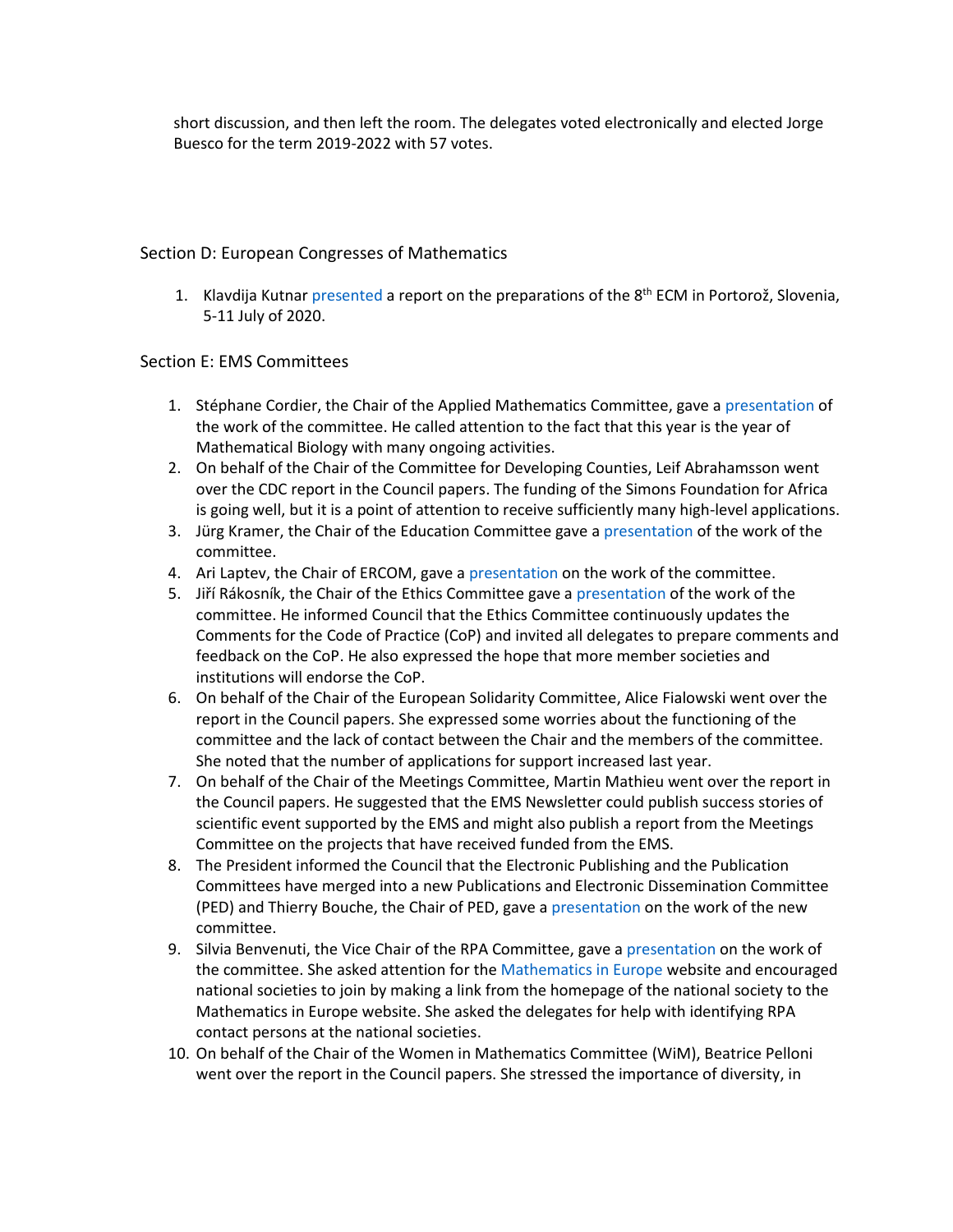particular, at meetings sponsored by the EMS and in Editorial Boards of journals published by the EMS and expressed the commitment WiM to redress this imbalance.

After the presentations, the President opened the discussion and Council briefly discussed the general work of the EMS Committees. In conclusion, the President stressed the importance of the standing committee for the proper functioning of the EMS and on behalf of Council thanked all Chairs and committee members for their work for the society. The President also used the opportunity to encourage delegates to nominate possible candidates for EMS Committees. Finally, the Publicity Officer encouraged all delegates to use the E-news and the other communication channels to inform the EMS about interesting news from the national societies.

#### Section F: Mathematics in Europe

- 1. The President briefly reported on the latest developments regarding Horizon Europe, the next framework programme to follow after Horizon 2020.
- 2. On behalf of the Jean-Pierre Bourguignon, President of the ERC, Pavel Exner gave a [presentation](http://euro-math-soc.eu/system/files/uploads/ERC.SME_.6.2018.pdf) on the achievements and the perspectives the European Research Council.

#### Section G: Publication Activities

- 1. Valentin Zagrebnov the Editor-in-Chief of the EMS Newsletter, went over the report in the Council papers. He invited the delegates to come forward with suggestions for new members of the Editorial Board of the EMS Newsletter and expressed the hope that all members of the EMS read the newsletter and will not hesitate to contact him with suggestions and ideas to improve the quality of the newsletter even further. The President thanked the Editor-in-Chief of the EMS Newsletter for his excellent work and used the opportunity to also thank the editor of the EMS e-News Mireille Chaleyat-Maurel for her excellent work. He proposed a vote of thanks to both of them.
- 2. The President informed the Council that the Managing Director of the Publishing House could not be present at Council to go over his written report in the Council papers. Since there were no further questions, the President summarized that the EMS Publishing House is in very good shape. He briefly updated the Council on the future of the EMS Publishing House after the retirement of the present Managing Director.
- 11. On behalf of Klaus Hulek, Editor-in-Chief of Zentralblatt , Olaf Teschke gave a [presentation](http://euro-math-soc.eu/system/files/uploads/Report%20zbMATH%20EMS%20Council%20June%202018.pdf) on zbMATH. The President concluded the discussion with the remark that Zentralblatt improved significantly and is now a serious competitor of other available reference databases for mathematics. He also reminded the delegates that zbMATH is available free of charge for members of the European Mathematical Society.

#### Section H: Projects

1. Jiří Rákosník gave a [presentation](http://euro-math-soc.eu/system/files/uploads/H1.EuDML_.pdf) on the EuDML project and announced that Vittorio Coti Zelati had replaced him as EMS representative in the Executive Board of EuDML.